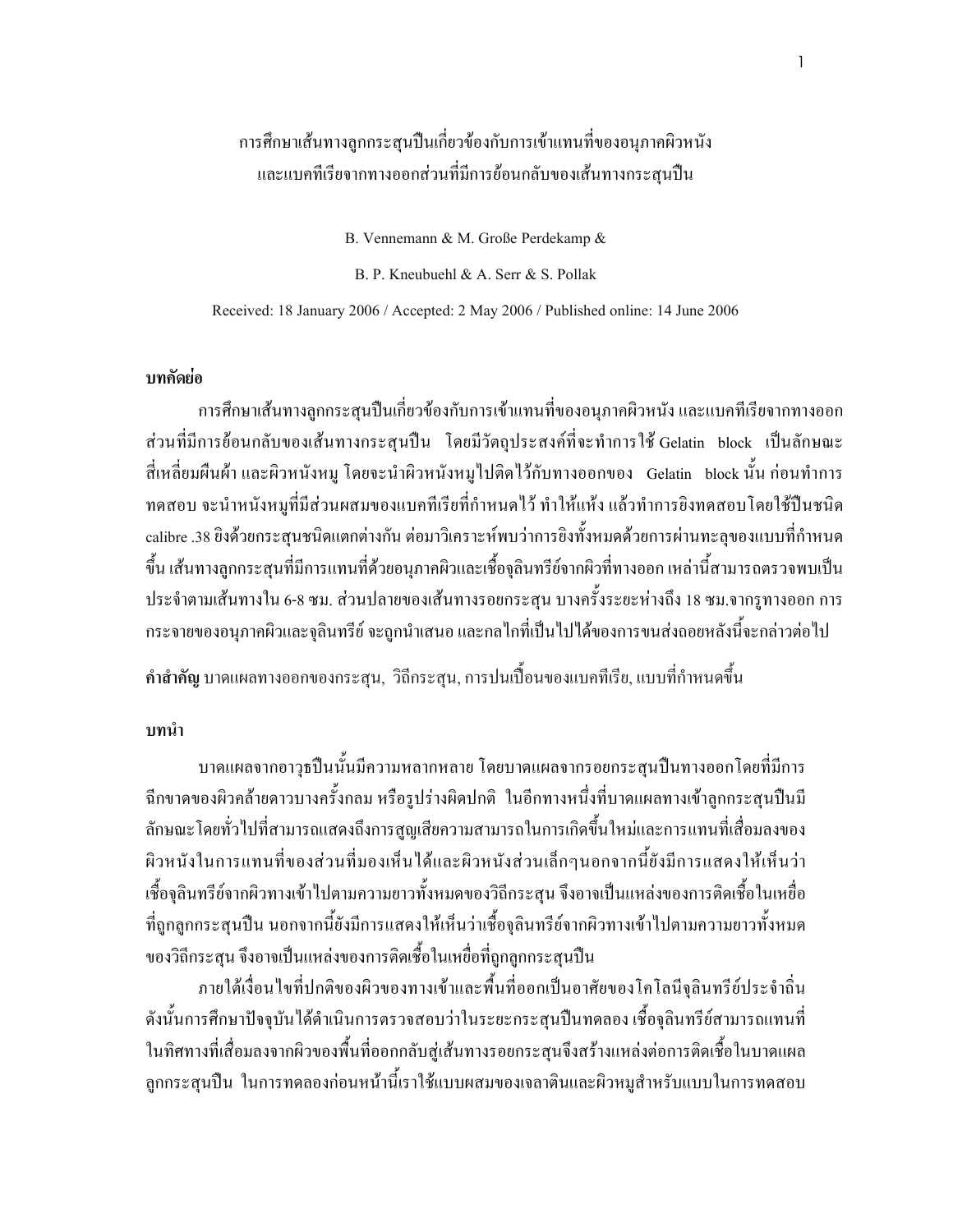ี ประเภทต่างๆของกระสน การทดสอบเบื้องต้นใด้ดำเนินการโดยใช้บล็อกและเจลาตินและผิวหมูปนเปื้อน ด้วยโปรตีนเรื่องแสงสีเขียว (GFPuv) – ที่มีแบคทีเรียเพื่อศึกษาว่าการขนส่งทางกลับของจุลินทรีย์กลับสู่ ้เส้นทางกระสุนปืนสามารถแสดงให้เห็นในชุดทดสอบ ในการทดลองชุดหลักแสดงถึงอนุภาคขนาดใหญ่ ของผิวที่มองเห็นได้และการกระจายของจุลินทรีย์ในแนวแผลจากการตรวจสอบโดยการใช้ Staphylococcus *epidermidis* ที่ปนเปื้อนบนหมูผิวของพื้นที่ทางออก

## เครื่องมือและวิธีการ

### ออกแบบการทดลอง

ี สำหรับแบบการทดลอง ก้อนเจลาตินถูกวัดให้มีขนาด 26  $\times$  12  $\times$  12 ซม. เตรียมดังที่อธิบายก่อน หน้านี้ สำหรับการยิงทดสอบแต่ละชิ้นของผิว (25 × 10 ซม. ขนาด) จากพื้นที่ในส่วนท้องของสกรที่ถกฆ่า ้ก่อนทดสอบดังที่เคยอธิบายและแน่ใจว่าได้มีลูกกระสุนปืนในทางออกบนด้านหลังของกลุ่มเจลาติน ในการ นี้ผิวหมูถูกยึดในชั้นไม้ แล้วบล็อกเจลาตินได้อยู่ด้านหน้านั้นและกดแน่นกับผิวหมูให้อยู่คงที่ (ภาพที่ 1b) ภาพทดสอบยิ่งได้ที่ด้านเจลาตินขนาดยาว 26 ซม. ทดสอบเบื้องต้นด้วยโปรตีนเรืองแสงสีเขียว(GFPuv)-

labeled Escherichia coli



Fig. 1 Schematic illustration of the experimental studies: a disinfected blue-coloured skin from a pig is wetted with a defined bacterial suspension; b shots are fired into the composite model of gelatin and skin from the gelatin side; c after firing the shot, the gelatin block is

laminated in 1-cm-thick layers; d the sections with the bullet track are examined for skin particles visible to the naked eye, then cut out, liquefied and spread on culture media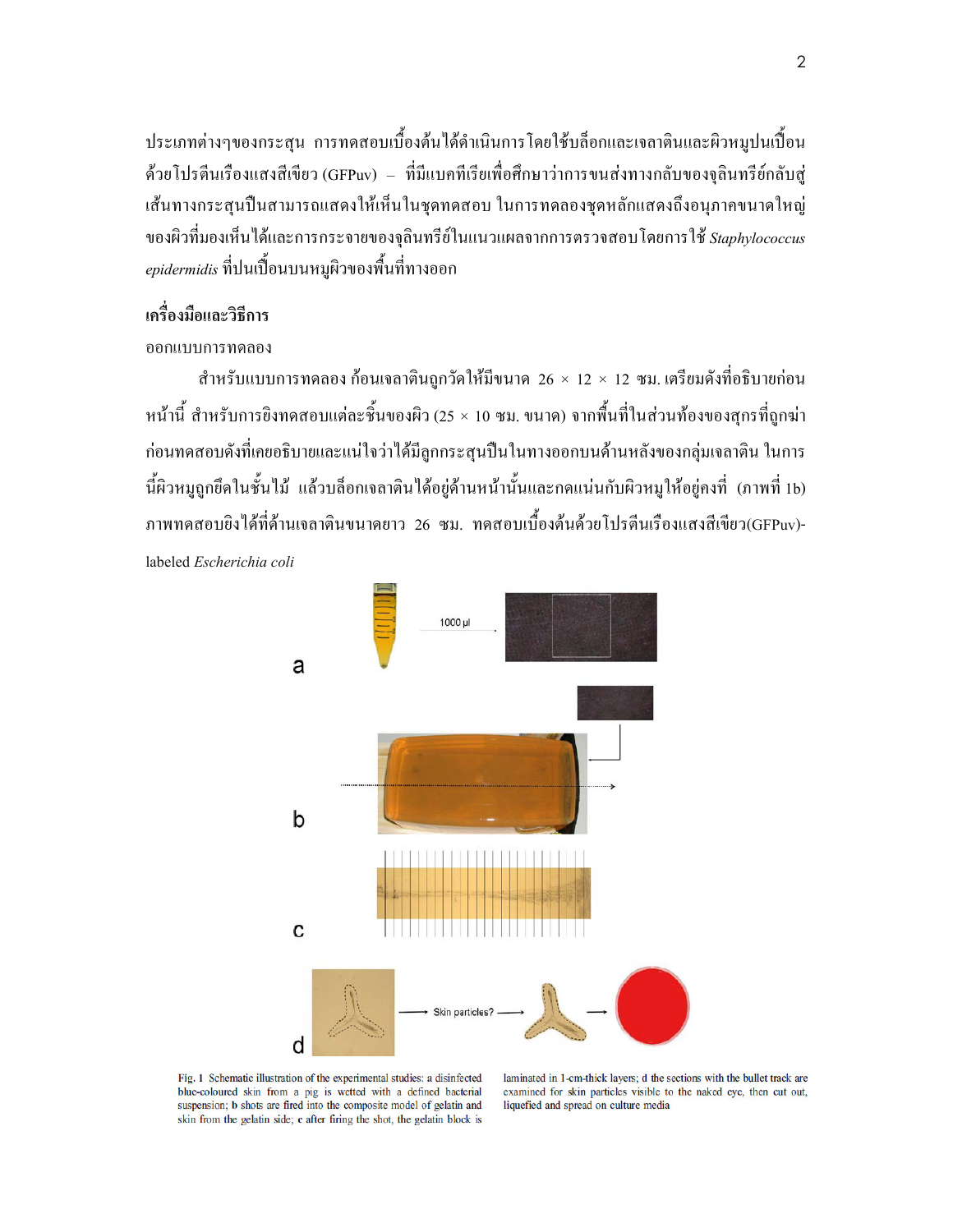ผิวหนังหมูหนึ่งชิ้นถูกฆ่าเชื้อก่อนที่จะยิง เมื่อยิงแล้วทำให้แห้งด้วยอากาศและคลุมด้วย 1 ml ของยา ระงับเชื้อแบคทีเรียของเชื้อ Escherichia coli DH5 $\mathsf C$  K12 [108 โคโลนี (CFU)/ml] ซึ่งเป็นองค์ประกอบ แสดง GFPuv หลังจากการแปลงกับพลาสมิดที่เกี่ยวข้อง หลังจากที่ทำผิวให้แห้งด้วยอากาศอีกครั้ง มันถูก แปะบริเวณทางออกของวิถีกระสุนค้วยเจลาตินบล็อกสี่เหลี่ยมคังอธิบายข้างต้น

การยิงทดสอบใด้ยิงจากปืนพก (ปืนพกลูกปืนยิงหกนัด; ; Smith & Wesson, Springfield, MA, USA; model 14-1; calibre .38 spec.) จากระยะ 5 เมตร โดยกระบอกปืนเลิ้งจากรอบจมูก (Hirtenberger, Hirtenberg, ออสเตรีย) ภายในลำกล้อง กระบอกปืนและพื้นที่ผิวปืนถูกฆ่าเชื้อก่อนยิง

หลังจากยิง บล็อกเจลาตินถูกเคลือบในชั้นหนา 1 cm ภายใต้สภาวะปลอดเชื้อและพื้นที่รอยกระสุน ที่ถูกตัดออกจากเจลาตินแต่ละชิ้น ชิ้นเจลาตินที่ถูกตัดออกมีปริมาณ 500  $\mu$ i ทำให้เป็นของเหลวที่ 37 ° C กระจายใน Luria - Bertani (LB) agar กับ ampicillin 100 mg / 1 และบ่มที่ 36 ± 1 ° C หลังจากที่ 24 และ 48 ชั่วโมงที่เลี้ยงมีการตรวจสอบการเจริญเติบโตของแบคทีเรียและ smears ของโคโลนีแบคทีเรียถูกตรวจสอบ ค้วยกล้องจุลทรรศน์เรื่องแสง

## ชดทดสอบหลักด้วย Staphylococcus epidermidis

ผิวชิ้นหมู 9 ชิ้น แต่ละชิ้นมีขนาด 25 × 10 ซม. ถูกย้อมด้วยฮีมาทอกซีลิน ทำให้แห้งและฆ่าเชื้อที่ อธิบายใว้ในการศึกษาก่อนหน้า โดยตรงก่อนที่จะยิงทดสอบ ใช้ 1 ml ของสารระงับเชื้อแบคทีเรีย (S. *epidermidis*, DSM 1798, 108 CFU/ml) ถูกนำไปใช้กับผิว (รูปที่ 1a) ชิ้นส่วนของผิวในอากาศแห้งและ ถูกติดที่ด้านหลังของเจลาตินบล็อก

สำหรับภาพการยิงโดย calibre .38 spec. ด้วยจำนวนและความแตกต่างของลูกกระสุนที่ผิวหน้า ได้รับการฆ่าเชื้อด้วยแอลกอฮอล์ (ตารางที่ 1) หลังจากเคลือบของบลือกเจลาติน มีการตรวจสอบชิ้นส่วนผิว หมูสีน้ำเงินในส่วนที่สังเกตได้ (รูป 1c) จากนั้นส่วนกลางของพื้นที่ตามรอยกระสุนปืนถูกตัดออกจากชั้นเจ ลาตินและการตรวจสอบผลโดยใช้ Columbia blood agar เป็นอาหารเลี้ยงเชื้อ (รูปที่ 1 d) หลังจากเวลาฟักตัว 24 ชั่วโมง โคโลนีแบคทีเรียและถูกนับเป็นเพื่อเป็นตัวแทนจากแต่ละกลุ่มที่มีเพาะเลี้ยงต่อบน Columbia blood agar และแบ่งแยกชนิดตามที่อธิบายก่อนหน้านี้ หลังจาก 48 ชั่วโมงจาน Columbia blood agar ถูก ตรวจอีกครั้งสำหรับการเจริญเติบโตของแบคทีเรีย

เช่นการควบคุมเชิงลบ หนึ่งรอยกระสุนที่ยิงไปยังในรูปแบบผสมกับผิวหมูที่ปราศจากการปนเปื้อน ด้านทางออกของกระสุนปืน เส้นทางลุกกระสุนได้รับการติดตามผลในขั้นตอนภายหลัง ในลักษณะเดียวกัน ของควบคุมเชิงลบเพิ่มเติมตัวอย่างเจลาติน ได้มาจากพื้นที่ห่างจากกระสุนปืนทั้งเก้าการทดสอบกับผิวหนังที่ มีการปนเปื้อนและตรวจสอบการปนเปื้อนด้วย CFUs การทดสอบทั้งเก้าของชุดหลักมีการใช้กล้อง บันทึกภาพเคลื่อนไหวความเร็วสูง (2,000 เฟรมต่อวินาที, MotionXtra HG - 100K, Redlake, San Diego, CA, USA)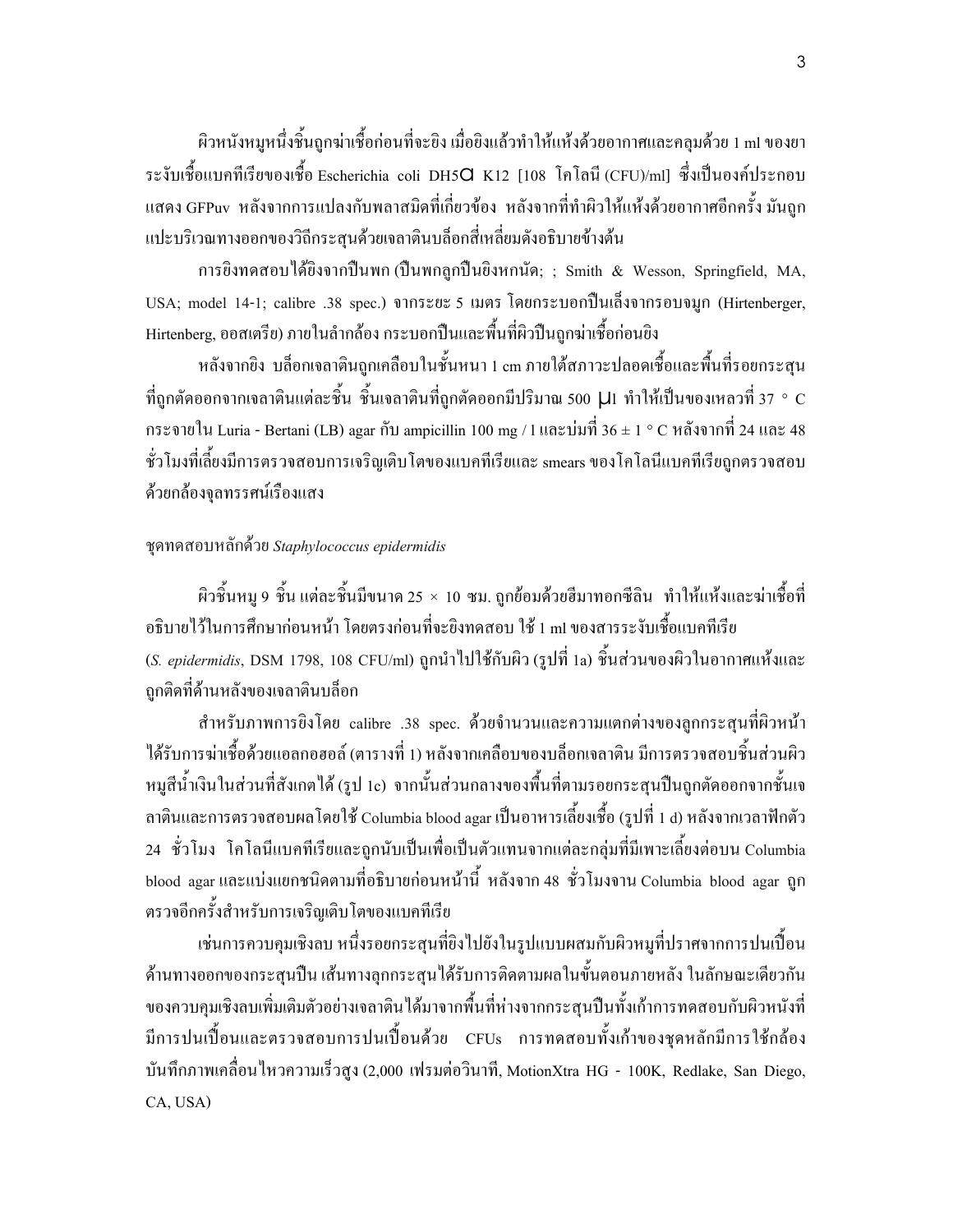#### ผลการทดลอง

ทคสอบเบื้องต้นสำหรับการเจริญเติบโตของแบคทีเรีย

Table 1 Ammunition data of the cartridges used for test shots

ึการยิงด้วยวิถีโปรเจคไทล์ผ่านความยาวทั้งหมดของรูปแบบผสมของเจลาตินและผิวหนังหมู หลังจากเคลื่อบป้องกันตามความยาวบลื่อก 26 ซม. และตัดเจลาตินออกทันทีรอบรอยกระสุนของแต่ละแผ่น การเขี่ยเชื้อทั้ง 26 smear ถูกบ่มเป้นเวลา 24-48 ชั่วโมงและตรวจสอบสำหรับการเกิดขึ้นของโคโลนี GFP - $E. \ coli$  ไปตามส่วนปลาย 10 ซม.จากวิถีกระสุน การเจริญเติบโตของโคโลนีแบคทีเรียที่ติดฉลากด้วย GFP ้ แสดงโดยกล้องจุลทรรศน์เรื่องแสง ไม่พบจุลินทรีย์ที่ปนเปื้อน

ึการแพร่กระจายของอนุภาคขนาดใหญ่ของชิ้นส่วนพื้นผิวที่มองเห็นไปตามรอยวิถีกระสุน

ห้าการทดสอบโดยการใช้กระสนตะกั่วหัวมนและทดสอบการยิงโดยใช้ลกระสนตะกั่วปลายตัดห้ม ทองแคงครึ่งหนึ่งเจาะทะลุตามความยาวของแบบที่ประกอบขึ้นและผิวหมูที่เจาะเป็นรูด้านทางออก โพรง รอยกระสุนและกระสุนตะกั่วหัวมนผ่านไปยังบล็อกเจลาตินแต่ไม่สามารถเจาะทะลุผิวที่ทางออกได้ ้ลักษณะวิถีโค้งที่ใช้แสดงในตารางที่ 1

| Number of<br>shots | <b>Bullet</b> shape | Abbreviation | Bullet type             | <b>Bullet</b> mass<br>$\left( g\right)$ | <b>Bullet</b> velocity<br>(m/s) | Bullet energy<br>$\left( \mathrm{J}\right)$ | Manufacturer |
|--------------------|---------------------|--------------|-------------------------|-----------------------------------------|---------------------------------|---------------------------------------------|--------------|
| 6                  | Round nose          | $(r n 1-5)$  | Lead bullet             | 10.2                                    | $226 - 249$                     | $260 - 316$                                 | Winchester   |
|                    | Truncated<br>cone   | (tc)         | Semi-jacketed<br>bullet | 7.45                                    | 278                             | 288                                         | Winchester   |
|                    | Hollow point        | (hp)         | Semi-jacketed<br>bullet | 8.1                                     | 314                             | 399                                         | Remington    |
|                    | Flat nose           | (fn)         | Lead bullet             | 9.6                                     | 221                             | 234                                         | Remington    |



 $\overline{\mathcal{A}}$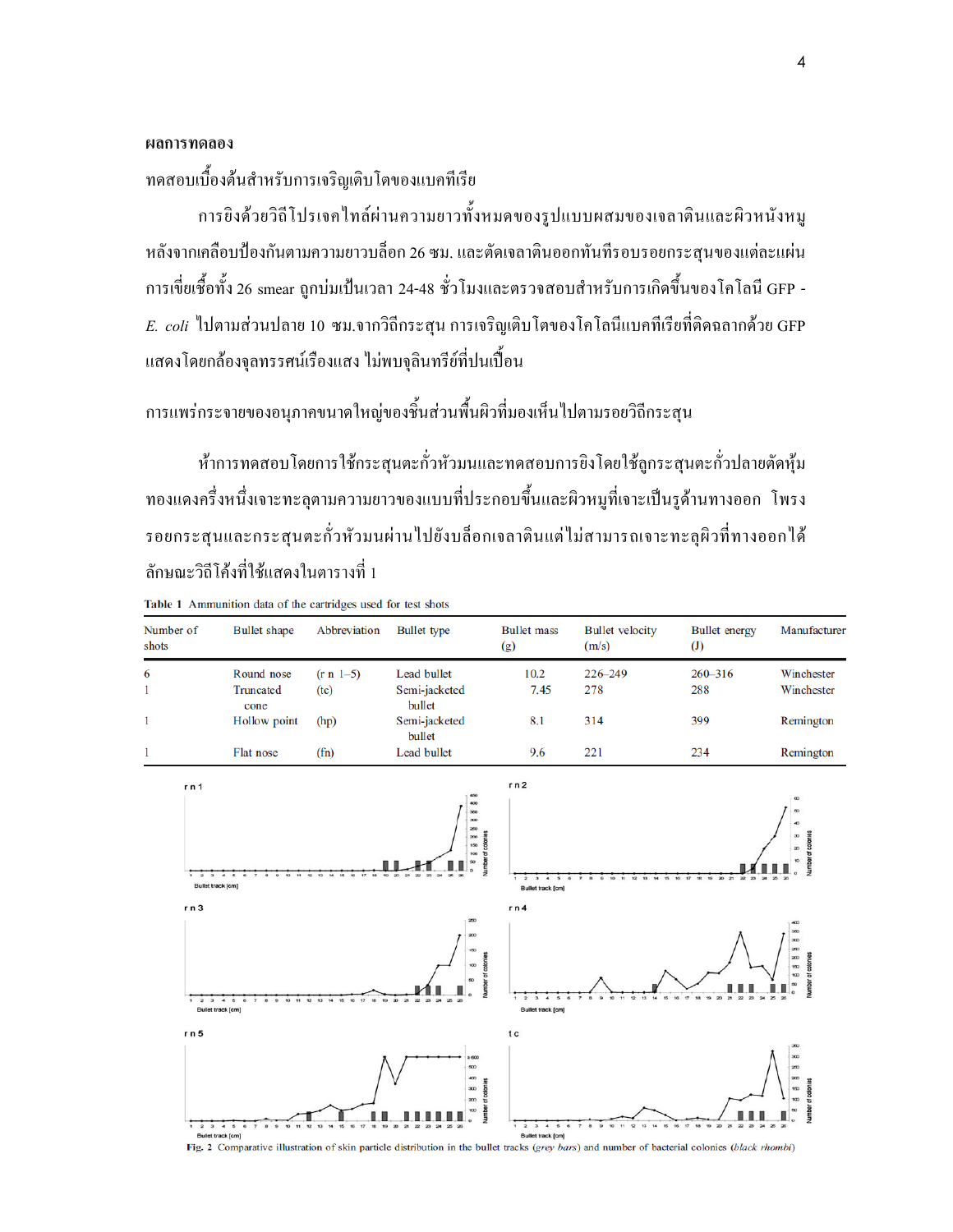ในระยะ 6-8 ซม. จากรอยวิถีกระสน ชิ้นส่วนผิวสีฟ้าสื่อนุภาคที่มองเห็นได้ด้วยตาเปล่าถูกพบรอย ึกระสนทั้งหมดหกการทดสอบตรงทางออกจากผิวหม บางครั้งผิวอนภาคมีระยะทางที่แสดงระยะห่างที่มาก ถึง 15 ซม.จากทางออก (รปที่ 2. แถบสีดำ) ทางที่เกิดขึ้นโดยกระสนกรวยยอดตัดพบการกระจายของผิว ้อนภาคคล้ายกับการเคลื่อนที่วิถีโค้งของกระสนตะกั่วหัวมน โดยทั่วไปอนุภาคผิวได้แสดงไม่เพียงแต่แนว ้วิถีกระสนถาวร แต่ยังสามารถติดตามภายในช่องรัศมีภายในเจที่สอดคล้องกับช่องชั่วคราว (รูปที่ 3) แนวที่ เกิดจากกระสุนที่ไม่เจาะผ่านทะลุ (จุดกลวงและหัวแบน) ไม่ได้มีผิวที่อนุภาคที่มองเห็นได้ด้วยตาเปล่า



Fig. 3 Gelatin layer (1 cm thick) of the bullet track caused by a round nose bullet  $(r, n, 2, layer, 22)$ . The *arrow* indicates a skin particle  $(2 \times 1 \times 1$  mm) at the end of a radial gelatin slit

ิการแพร่กระจายของเชื้อแบคทีเรียมาพร้อมกับรอยกระส*ุ*น

รอยผ่านทะลุวิถีกระสุนทั้งหกมีการเจริญเติบโตของโคโลนี S.epidermidis หลังจากเวลาบ่ม 24 ์ ชั่วโมง จำนวนโคโลนีแบคทีเรียมีสูงสุดในพื้นที่ใกล้ชิดในพื้นที่ทางออก การเจริญเติบโตของเชื้อแบคทีเรีย พบว่าโดยปกติเกิดในส่วนปลายระยะห่าง 6-8 ซม. การยิงทดสอบทะลุเป็นรูของทั้งหกครั้ง สามครั้งนำไปสู่ ึการเจริญเติบโตของแบคทีเรียที่ระยะทางใด้ถึง 18 ซม.ห่างจากพื้นที่ทางออก (รูปที่ 2) จำนวนสมบูรณ์ของ CFUs หลากหลายจากกลุ่มจากบล็อกไปยังบล็อกในกรณีของชนิดการเคลื่อนที่วิถีโค้งที่นำมาใช้ (รูปที่ 2)

้ตัวควบคมลบ วิถีกระสนหนึ่งของการทดสอบยิงด้วยผิวหนังหมที่ปราศจากการปนเปื้อนที่ด้าน ทางออกและชิ้นส่วนเจลาตินที่ไกลจากเส้นทางกระสุนไม่ได้แสดงการเติบโตของ S. epidermidis รอย ี กระสนที่เกิดเป็นจดกลวงที่ไม่เจาะทะลและยิงกระสนด้าน ไม่มี *S. epidermidis* ทั้งโคโลนีตัวแทนจากแต่ละ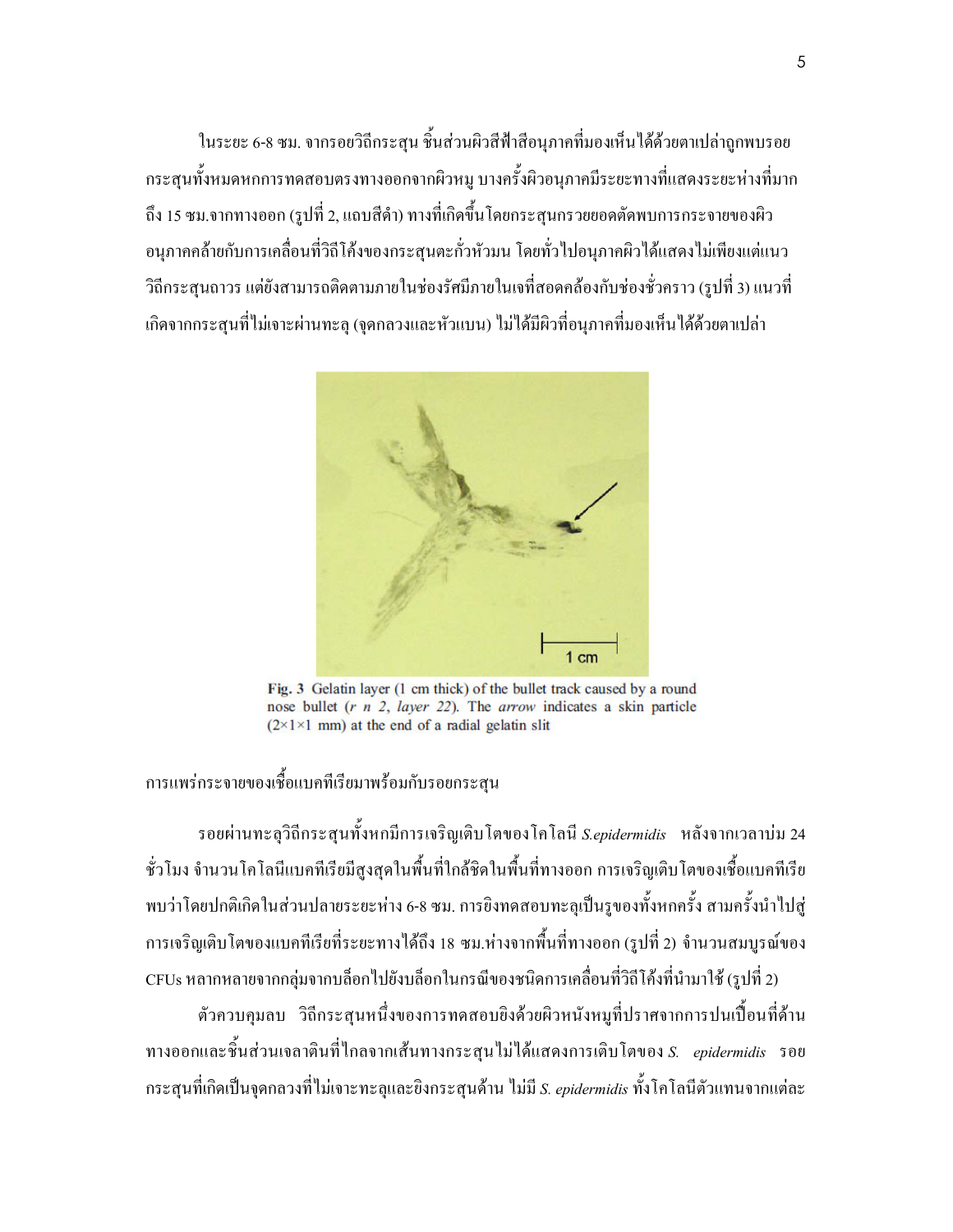ึกลุ่มมีการระบุว่าเป็น *S. epidermidis* กับข้อมูลทางชีวเคมีเหมือนเป็นสายพันธุ์ *S. epidermidis*, DSM 1789, ที่ ใช้ในการปนเปื้อนของผิว ปนเปื้อนรองลงมาพบในทุกเส้นทางของกระสุน ซึ่งอาจจะแตกต่างอย่างรูปแบบ และโครงสร้างจากแบคทีเรียผิวใช้เพื่อการทดสอบ ที่ตรวจสอบที่สองหลังจากระยะฟักตัวของ 48 ชั่วโมงมี การเพิ่มขึ้นเพียงเล็กน้อยในการปนเปื้อน



## เอกสารกล้องความเร็วสูง

ิภาพทดสอบชุดทดสอบหลักคือการใช้กล้องบันทึกภาพเคลื่อนใหวความเร็วสูง รูปที่ 4 แสดงภาพที่ เลือกมาจากการทดสอบโดยใช้กระสุนหัวตะกั่วมน (r n 1) ในระหว่างการผ่านทะลุของกระสุน, ช่องชั่วคราว พัฒนาและมากเกินกว่าขนาคของกระสุน (รูป 4a - c) เมื่อกระสุนหัวตะกั่วมนผิดรูปทำให้ผิวหมูที่ด้าน ืออกเป็นรู ขยายช่องชั่วคราวจากทางเข้าไปยังทางออก (ภาพ 4c) แล้วช่องยุบลงบางส่วนในทิศทางด้านหน้า (รูปที่ 4d, e) และขยายต่ออีกไปยังทางเข้า (รูป 4f) ตามด้วยการยุบตรงส่วนอื่น ระหว่างการขยายตัวและหด ตัวเป็นจังหวะนี้ อนุภาคผิวขนาดเล็กกระจายจากทางออก (รูป 4g)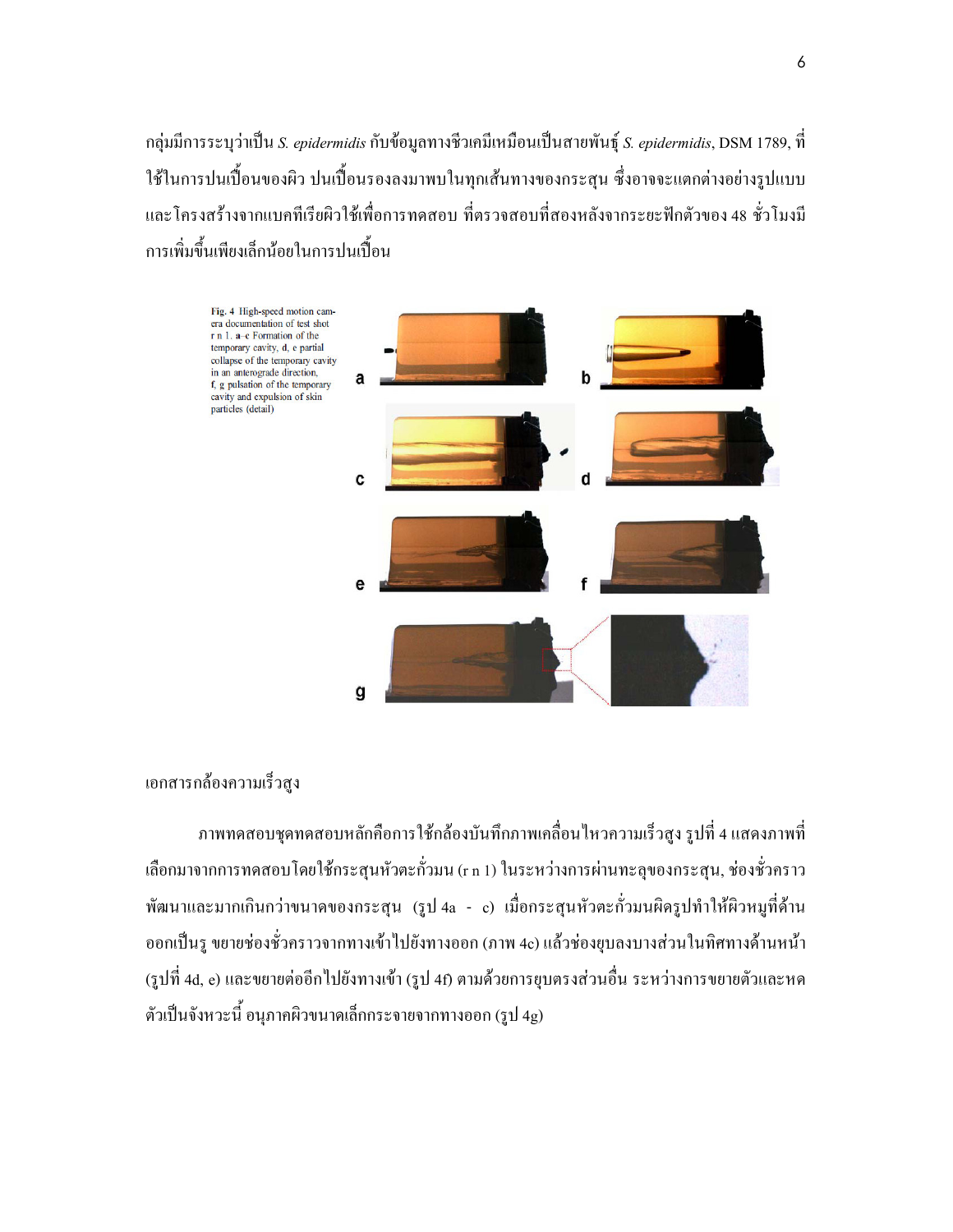## การอภิปรายผล

แผลจากการถูกยิงจะ ไม่ถือว่าเป็นแผลติดเชื้อ การติดเชื้อเฉพาะที่ของแผลลูกกระสุนปืนในเหยื่อที่ รอดตายเป็นปัญหาร่วมกันและการศึกษาทางคลินิกจำนวนมากใด้รับการดำเนินการเพื่อเพิ่มประสิทธิภาพ การป้องกันโรคและการรักษา ในการศึกษาก่อนหน้าพบว่าปนเปื้อนเฉพาะที่ของเส้นทางลูกกระสุนปืนอาจ ้เกิดจากการแทนที่ ของแบคทีเรียด้านผิวจากพื้นที่ทางเข้าขนาดใหญ่ที่มองเห็นได้และผิวอนุภาคขนาดเล็ก อาจเป็นการขนส่งของจลินทรีย์

้คำถามที่ว่าภายใต้สภาวะแบคทีเรียที่สามารถจะถูกขนส่งจากผิวของทางออกกลับสู่เส้นทางรอย กระสุนยังไม่ได้ตรวจสอบการโดยใช้เนื้อเชื่อเทียม Luffสอบสวนด้านพลศาสตร์ที่แผลทางออกจากลูก ึกระสนปืนโดย ทดลองกับเนื้อเยื่ออวัยวะต่างๆที่ได้รับการปกคลมด้วยขี้เลื่อยในทางออก เขาสามารถแสดง การแทนที่ถอยหลังของขี้เลื่อยในเส้นทางของกระสุนปืนในเกือบทุกภาพทดสอบและเสนอว่าแรงคัน แตกต่างระหว่างช่องแผลชั่วคราวและบรรยากาศภายนอกมีผลต่อการทดสอบ Tian และคณะปกคลุมขาสุนัข ด้วยผ้าปนเปื้อนแบคทีเรีย (เชื้อแบคทีเรีย prodigiosum) ด้านทางออกของกระสุนปืน หลังจากยิงทดสอบ พวกเขาสามารถตรวจพบแบคทีเรียแทนที่จากออกจากแผลที่ตรงกลางเส้นทางของแผลและเช่นเดียวกับ Luff ที่เสนอกลไกการดูดที่จะทำให้เกิดสาเหตุการถอยกลับของการขนส่ง

้การทดสอบของเราแสดงอย่างชัดเจนว่าแบคทีเรียที่อยู่บริเวณทางออกจากรูปแบบที่นำมาประกอบ ถูกแทนที่ในทิศทางที่ถอยหลังกลับเข้าสู่เส้นทางกระสุน การทดสอบเบื้องต้นได้ดำเนินการโดยที่ใช้ แบคทีเรียที่ทราบชนิดในการติดตามเส้นทางแผลก่อนหน้านี้บนผิวหมูบนด้านทางออกของลูกกระสุน แบคทีเรียติดสารเรื่องแสง UV-fluorescent GFP สามารถตรวจพบในทางออกของเส้นทางกระสน 10 ซม. ไม่พบการเจริญเติบโตของจุลินทรีย์ที่ปนเปื้อน ampicillin-containing LB agar ควบคุมเชิงลบไม่จำเป็นต้อง พิจารณา แบคทีเรียติดสารเรื่องแสงไม่เกิดขึ้นในสภาพแวดล้อมทางธรรมชาติดังนั้นการปนเปื้อนโดยไม่ ตั้งใจของแบคทีเรียเหล่านี้ย่อมเป็นไปไม่ได้

กับชุดทดสอบหลักเราสอบสวนการกระจายโดยทั่วไปของแบคทีเรียที่กระจายภายในเส้นทาง ึกระสุน ในการศึกษาก่อนหน้านี้เราใช้ *S. epidermidis* เนื่องจากแบคทีเรียเหล่านี้ซึ่งอาศัยอยู่ด้วยกันโดยไม่ทำ อันตรายแก่กันบนผิวมนุษย์ที่มีสุขภาพดี การยิงด้วยปืนทะลุด้านหนึ่งไปยังอีกด้านหนึ่งทั้งหกด้วยกระสุน ตะกั่วปลายมนและกระสุนกรวยตัด เราสามารถตรวจสอบ *S. epidermidis* ในช่วง 6-8 ซม. ไปตามเส้นทาง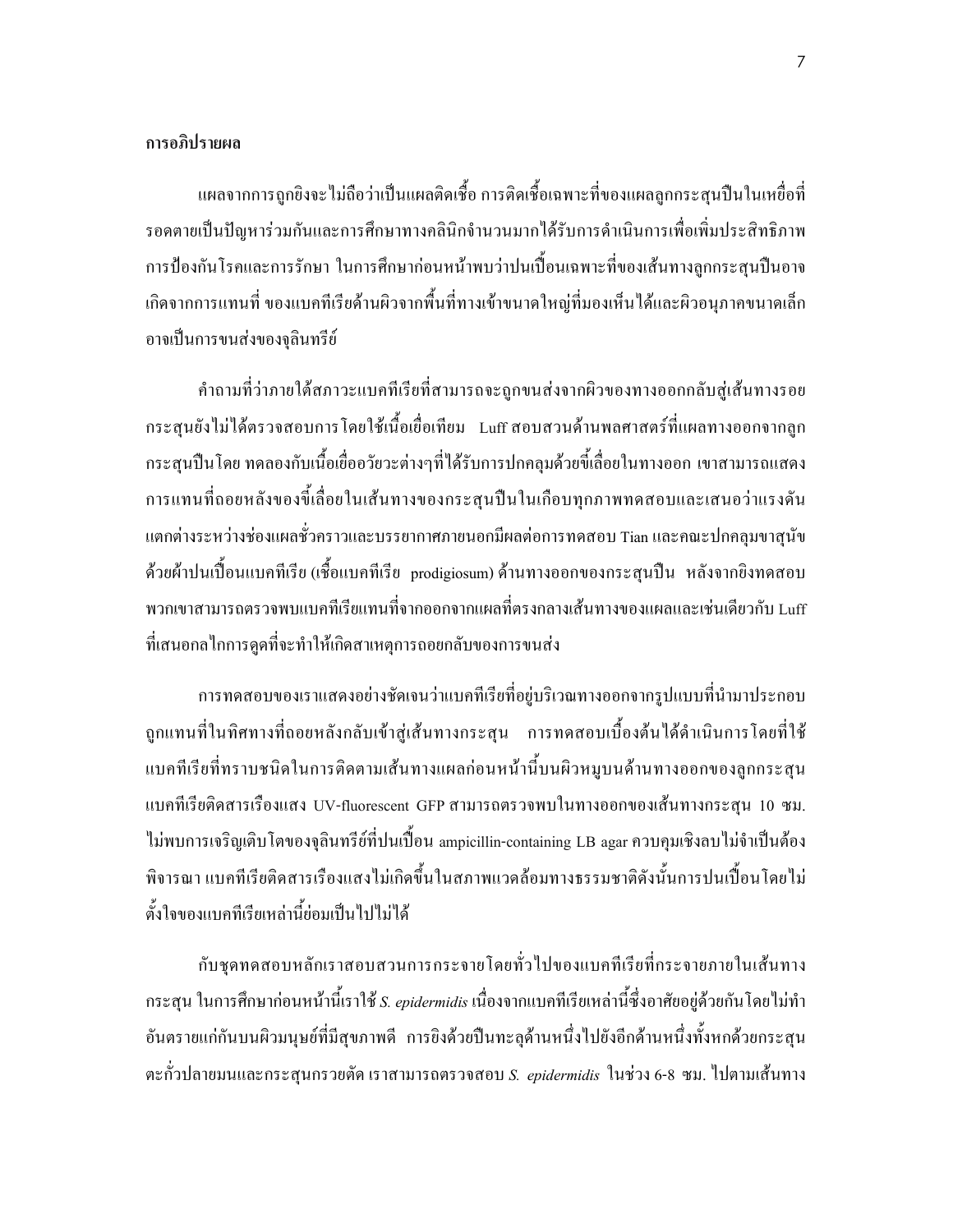ึกระสุนและยาวถึงระยะทาง 15 - 18 ซม. จากด้านทางออกจากออกสามในหกกรณี โดยทั่วไปจำนวนการ ตรวจพบเชื้อแบคทีเรียได้สูงสุดใกล้กับทางออกและลดลงสู่ศูนย์กลางของแบบที่ทำขึ้น รูปแบบในการ ิกระจายและจำนวนที่แน่นอนของ CFUs ถกตรวจพบและสามารถอธิบายได้โดยการอบแห้งไม่เป็นเนื้อ ้เคียวกันของสารละลายแบคทีเรียปนเปื้อนบนผิวหมูเรียบ ระบุชนิคของโคโลนี *S. epidermidis* เป็นตัวแทน และไม่เกิดการเจริญเติบโตของแบคทีเรียชนิดนี้ในการควบคุมเชิงลบ พบว่าเชื้อแบคทีเรียที่พบในเส้นทาง ของกระสุนปืนใด้แก่แบคทีเรียบนผิวพื้นผิวก่อนหน้านี้

ึการกระจายของผิวอนุภาคที่มองเห็นได้ด้วยตาเปล่าสอดคล้องกับการกระจายแทนที่ของจุลินทรีย์ ในทางที่ชั้นเจลาตินกับผิวขนาดใหญ่ที่มองเห็น อนุภาคจะมีหลาย CFUs เช่นนี้ชี้ให้เห็นว่าอนุภาคผิวอาจเป็น ที่สำหรับขนส่งแบคทีเรียปนเปื้อน การมือนุภาคขนาดใหญ่ผิวปรากฏในชั้นเจลาตินโดยการเจริญเติบโตของ เชื้อแบคทีเรีย (รูปที่ 2, r n 1) สามารถอธิบายใด้โดยการแทนที่ของเศษ corium ใม่ครอบคลุมหนังกำพร้า ปนเปื้อนแบคทีเรีย

ข้อมูลของกล้องถ่ายภาพการเคลื่อนใหวความเร็วสูงทดสอบการยิงแสดงกลไกการดูดการขยายตัว และหดตัวเป็นจังหวะของช่องชั่วคราวเป็นส่วนที่ใช้สำหรับการขนส่งถอยหลังของอนุภาคผิวและจุลินทรีย์ นอกจากนี้เรายังสามารถถ่ายรูปแสดงเคลื่อนที่ของอนุภาคผิวในบริเวณทางออกจากลูกกระสุนปืนที่ถูกโยน ้ออกมาจากช่องทางออกระหว่างการขยายตัวและหดตัวเป็นจังหวะของช่อง จำนวนการขยายตัวและหดตัว เป็นจังหวะเรียกว่า"การหายใจ"ของช่องชั่วคราว ขึ้นอยู่กับสิ่งที่อยู่ระหว่างกลางและพลังงานที่ปล่อยออกไป ยังสื่อ ในน้ำระหว่างสามและแปดการขยายตัวและหดตัวเป็นจังหวะได้ถูกสังเกตและช่วงเวลาระหว่างความ ดันสูงสองครั้งประมาณ 20 เมตร ในน้ำ การขยายตัวและหดตัวเป็นจังหวะของความดันในระหว่างทางของ อาวุธผ่านทางช่องท้องได้รับการสอบสวน การมือนุภาคผิวปลายของรัศมีสไลด์ในเจลาตินสนับสนุน ี่ สมมติฐานด้านกลสาสตร์ของช่องชั่วคราวเป็นสาเหตุการแทนที่ของอนุภาคผิว จำนวนและความยาวของเจ ลาตินทำให้สามารถประมาณขอบเขตสูงสุคของช่องชั่วคราวได้

กระสุนปืนที่ใช้ในการศึกษาครั้งนี้มีเลือกตามการทำให้สอดคล้องกับการศึกษาก่อนหน้านี้ เหตุผล จริงการทดสอบต้องถูกจำกัดอยู่ที่กระสนปืนจำนวนเล็กน้อย การศึกษาเพิ่มเติมกับจำนวนมากของภาพและ ้ ประเภทการทดสอบเพิ่มเติมของกระสนปืนโดยเฉพาะกระสนเคลือบโลหะจะดำเนินการในอนาคตอันใกล้ ถ้าการทำให้เกิดแรงดึงดูดเนื่องจากความดันแตกต่างระหว่างช่องชั่วคราวและบรรยากาศโดยรอบเป็นกลไก หลักในการแทนที่แบคทีเรียขยายช่องชั่วคราวและตำแหน่งเมื่อเทียบกับค้านทางออกอาจมีความสำคัญอย่าง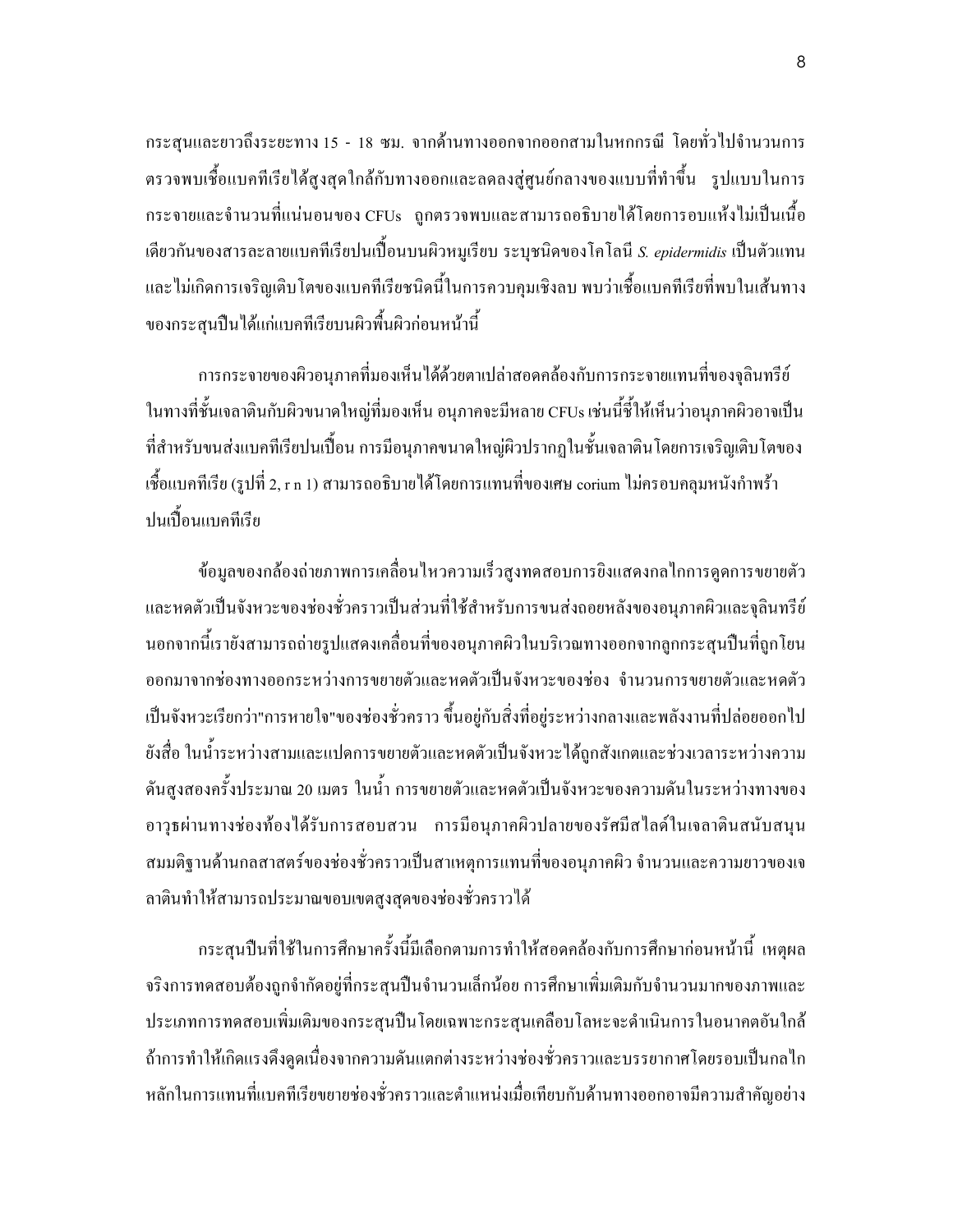ยิ่งสำหรับระดับการทำให้เกิดแรงดึงดูดนี้มีผล ดังนั้นเราคาดว่าผลการทำให้เกิดแรงดึงดูดนี้จะขึ้นอยู่กับ กุณสมบัติของกระสุนปืนที่เกี่ยวข้องกับโอนพลังงานจำเพาะระหว่างเนื้อเยื่อหรือกระตุ้นและความยาวของ เส้นทางขีปนาวุธเฉพาะ

สรุป ผลการวิจัยที่นำเสนอในการศึกษาครั้งนี้เห็นอย่างชัดเจนว่าการติดเชื้อของบาดแผลที่เกิดจาก ลูกกระสุนปืนอาจเกิดจากแบคทีเรียที่อาศัยอยู่บนผิวที่บริเวณทางออกของวิถีกระสุน

#### References

1. Albreht M, Scepanovic D, Ceramilac A, Milivojevic V, Berger S, Tasic G, Tatic V, Todoric M, Popovic D, Nanusevic N (1979) Experimental soft tissue wounds caused by standard military

rifles. Acta Chir Scand 489:185-198 (Suppl)

2. Czymek R, Lenz S, Dusel W (1999) Prevention of infection in war wounds. Chirurg 70:1156-1162

3. Dahlgren B, Almskog B, Berlin R, Nordstrom G, Rybeck B, Schantz B, Seeman T (1982) Local effects of antibacterial therapy (benzyl-penicillin) on missile wound infection rate and tissue

devitalization when debridement is delayed for twelve hours. Acta Chir Scand 508:271-279 (Suppl)

4. Gonul E, Baysefer A, Kahraman S, Ciklatekerlioglu O, Gezen F, Yayla O, Seber N (1997) Causes of infections and management results in penetrating craniocerebral injuries. Neurosurg Rev 20:177-181

5. Große Perdekamp M, Vennemann B, Mattern D, Serr A, Braunwarth R, Pollak S (2005) Tissue defect at the gunshot entrance wound: what happens to the skin? Int J Legal Med

#### 119:217-222

6. Große Perdekamp M, Kneubuehl BP, Serr A, Vennemann B, Pollak S (2006) Gunshot-related transport of microorganisms from the skin of the entrance region into the bullet path. Int J Legal Med (in press) DOI: 10.1007/s00414-005-0073-7